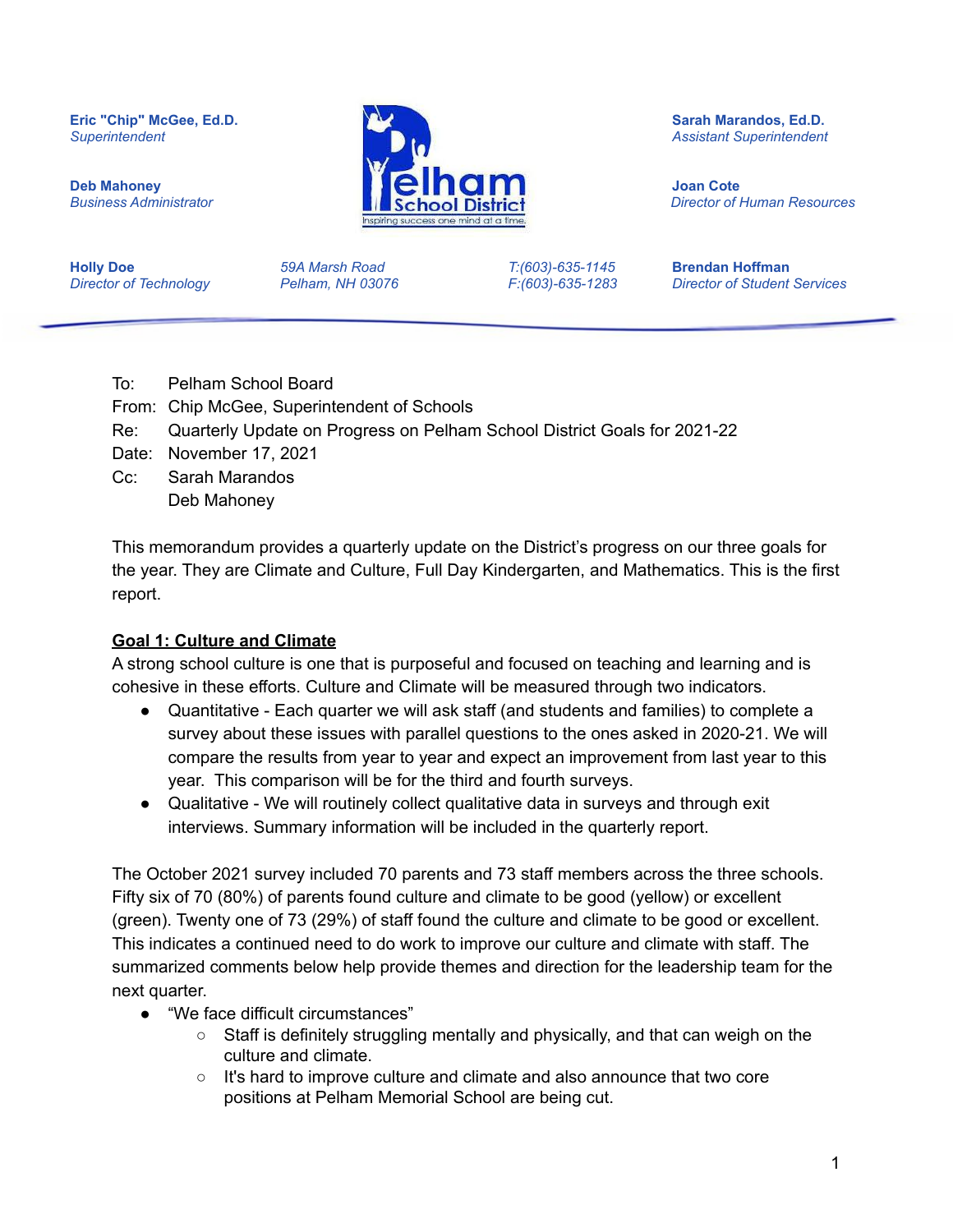

- "We have had some small victories"
	- It's easy to list some of the hardships or negativity that is seen, but I'd like to add some positives. Administration, special education, guidance and faculty work together well to bring about a positive outcome for students.
	- $\circ$  Pelham is a phenomenal district. We want new staff to stay long enough to see those amazing parts.
	- $\circ$  Parents are pleased and proud to have our children in the Pelham district. It has evolved and improved a great deal.
- "Staff and families have suggestions"
	- Administration, please show the staff kindness. The past two years have been very trying. Realize how hard all the teachers and staff are working. Telling individual teachers they're doing a great job can go a long way.
	- Have meetings with small groups of teachers. See what they are trying to do, what they find important. See what advice you can offer or support you can give. Help them devise a successful direction to pursue.
	- $\circ$  Continue to embrace technology and adapt the curriculum to provide greater flexibility supporting broader student interests whether they are vocational, technical, artistic, athletic or socially focused.

## **Goal 2: Full-Day Kindergarten**

The Pelham School District understands the value of full-day Kindergarten to establish a strong foundation for students. Success will be measured with sufficient support in the community to support full-day Kindergarten in the March 2022 vote.